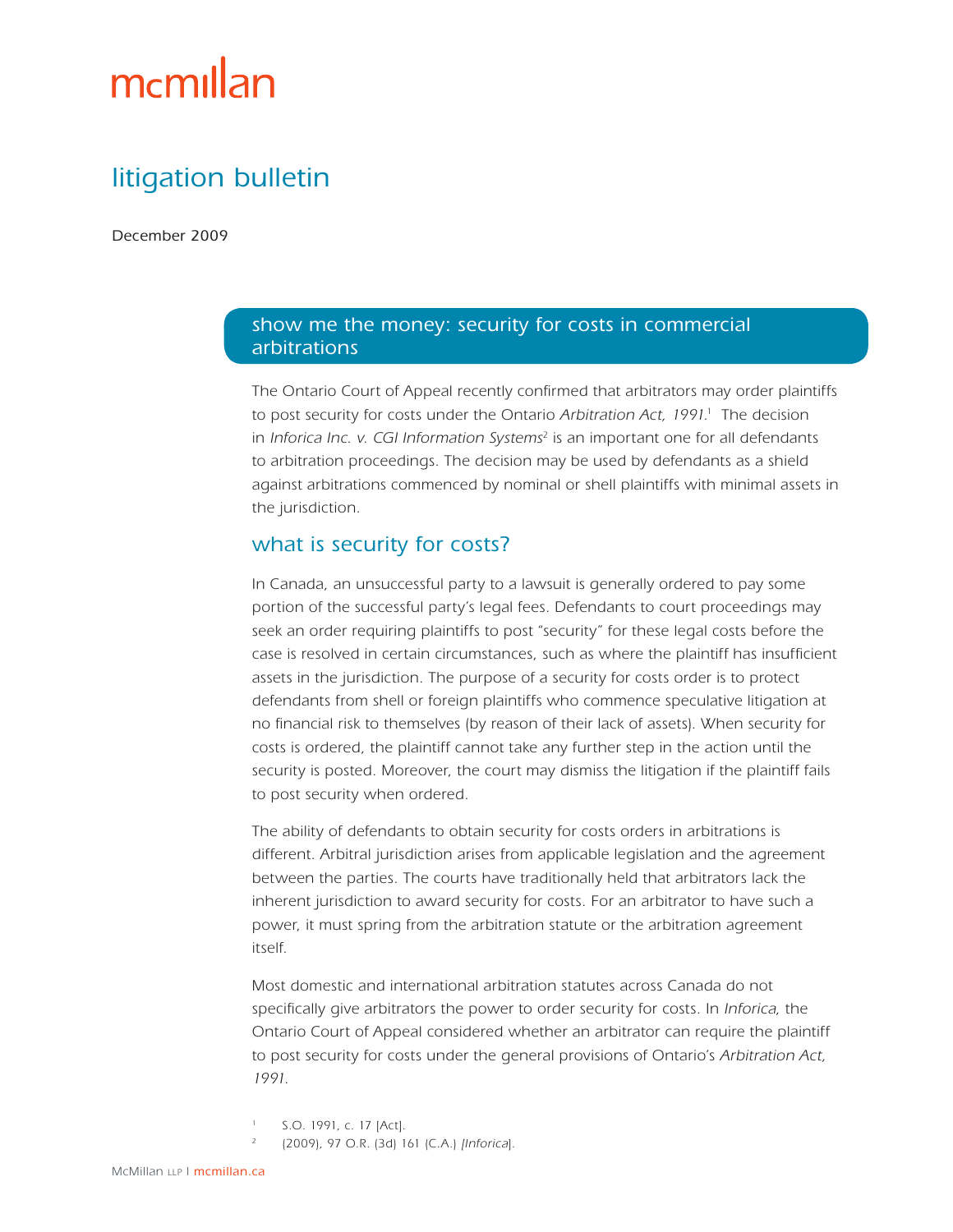## the facts in Inforica

The plaintiff in *Inforica* was a subcontractor of the defendant who provided services relating to the development of an information management system. The contract between the parties provided that all disputes be arbitrated under the Ontario Arbitration Act, 1991. A dispute ultimately arose, and Inforica commenced an arbitral claim under the contract for \$14 m.

The defendant to the arbitration, CGI, moved for security for costs on the grounds that the plaintiff had insufficient assets to pay any costs that might ultimately be awarded. The arbitrator ordered security to be posted, concluding that he had jurisdiction to do so under s. 20(1) of the Act (which provides that an arbitrator may "determine the procedure to be followed in an arbitration") and the procedural rules that he found to be applicable to the arbitration.

Inforica applied to the court to set aside the arbitral order, arguing that the arbitrator lacked jurisdiction to make a security for costs order. At first instance, the court held that a security for costs order is not a procedural order under s. 20(1) of the Act, and was therefore beyond the arbitrator's jurisdiction. The court set aside the arbitrator's order. CGI then appealed to the Ontario Court of Appeal.

### the Court of Appeal's decision

The Court of Appeal allowed CGI's appeal and restored the security for costs order. Rather than finding that the general power to determine procedural matters under s. 20(1) of the Act enables the making of security for costs orders, however, the Court of Appeal came at the case a different way. The Court of Appeal based its decision on a finding that the lower court lacked jurisdiction to set aside the arbitrator's order.

Inforica had initially moved to have the court set aside the order on two grounds: 1) the arbitrator erred when ruling on the scope of his own jurisdiction (s. 17(8) of the Act); and 2) the arbitral "award" flowed from a decision on a matter that was beyond the scope of the arbitration agreement (s. 46(1) of the Act). The Court of Appeal found that the lower court had no basis to consider Inforica's application on either basis.

Essentially, the Court of Appeal held that the arbitrator's ruling on interlocutory matters did not amount to either a decision on whether he had jurisdiction to conduct the arbitration or an "award" on the merits of the dispute. Accordingly, the Court of Appeal concluded that the arbitrator's decision was not reviewable by the court under the Act.

Given its disposition of the case, the Court of Appeal did not need to consider whether the arbitrator's general power to determine procedure under s. 20 of the Act conferred the jurisdiction to order security for costs. That said, the court observed that the parties, by their conduct, had agreed that certain arbitral rules be incorporated into their agreement. The